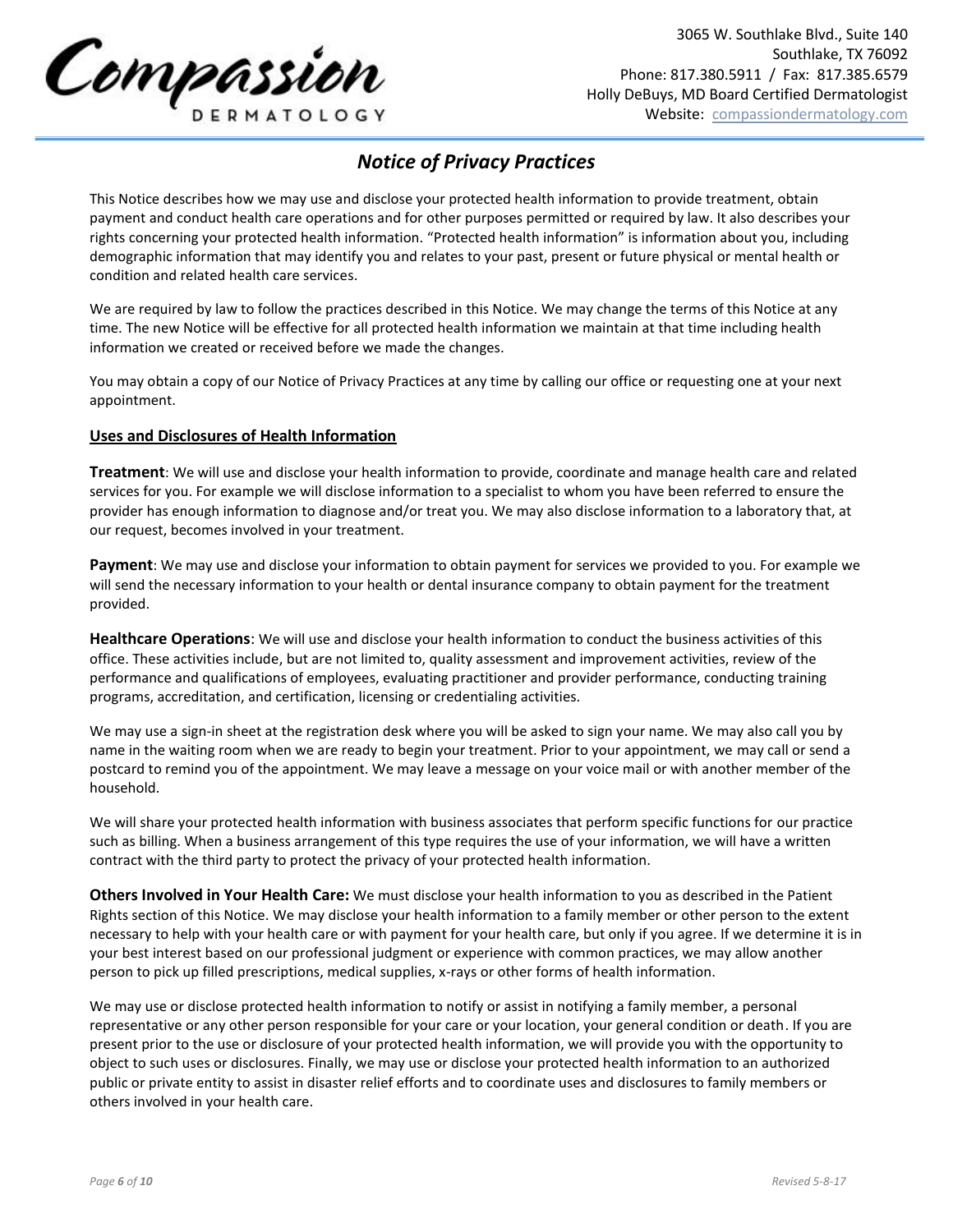

**Emergencies:** In the event of your incapacity or in emergency circumstances, we may use or disclose your protected health information to treat you.

**Uses and Disclosures of Protected Health Information Based upon Your Written Authorization**: Other uses and disclosures of your protected health information will be made only with your written authorization, unless otherwise permitted or required by law as described below. You may revoke this authorization, at any time, in writing, except to the extent that an action has already been taken in reliance on the authorization.

**Required By Law: We may use or disclose your protected health information to the extent that law requires the use or disclosure.** The use or disclosure will be made in compliance with the law and will be limited to the relevant requirements of the law.

We must make disclosures to you and, when required, to the Secretary of the Department of Health and Human Services to investigate or determine our compliance with the requirements of the Privacy Rule, Section 164.500 et. seq.

Public Health: We may disclose your protected health information for public health activities and purposes to a public health authority that is permitted by law to collect or receive the information. The disclosure will be made for the purpose of controlling disease, injury or disability. Additionally, we may disclose your protected health information, if authorized by law, to a person who may have been exposed to a communicable disease or may otherwise be at risk of contracting or spreading the disease or condition.

We may disclose protected health information to a health oversight agency for activities authorized by law, such as audits, investigations, and inspections. Oversight agencies seeking this information include government agencies that oversee the health care system, government benefit programs, other government regulatory programs and civil rights laws.

**Abuse or Neglect**: We may disclose your protected health information to a public health authority that is authorized by law to receive reports of child abuse or neglect.

In addition, we may disclose your protected health information if we believe that you have been a victim of abuse, neglect or domestic violence to the governmental entity or agency authorized to receive such information. In this case, the disclosure will be made consistent with the requirements of applicable federal and state laws. Legal Proceedings: We may disclose protected health information in the course of any judicial or administrative proceeding, in response to an order of a court or administrative tribunal (to the extent such disclosure is expressly authorized), in certain conditions in response to a subpoena, discovery request or other lawful process.

**Law Enforcement**: We may also disclose protected health information, so long as applicable legal requirements are met, for law enforcement purposes. These law enforcement purposes include (1) legal processes and otherwise required by law, (2) limited information requests for identification and location purposes, (3) pertaining to victims of a crime, (4) suspicion that death has occurred as a result of criminal conduct, (5) in the event that a crime occurs on the premises of the practice, and (6) medical emergency (not on the Practice's premises) and it is likely that a crime has occurred.

**Military Activity and National Security**: When the appropriate conditions apply, we may disclose, to military authorities, protected health information of individuals who are Armed Forces personnel. We may also disclose your protected health information to authorized federal officials for conducting national security and intelligence activities including for the provision of protective services to the President or others legally authorized.

Workers' Compensation: we may disclose your protected health information as authorized to comply with workers' compensation laws and other similar legally established programs.

Inmates: We may use or disclose your protected health information if you are an inmate of a correctional facility and your physician created or received your protected health information in the course of providing care to you.